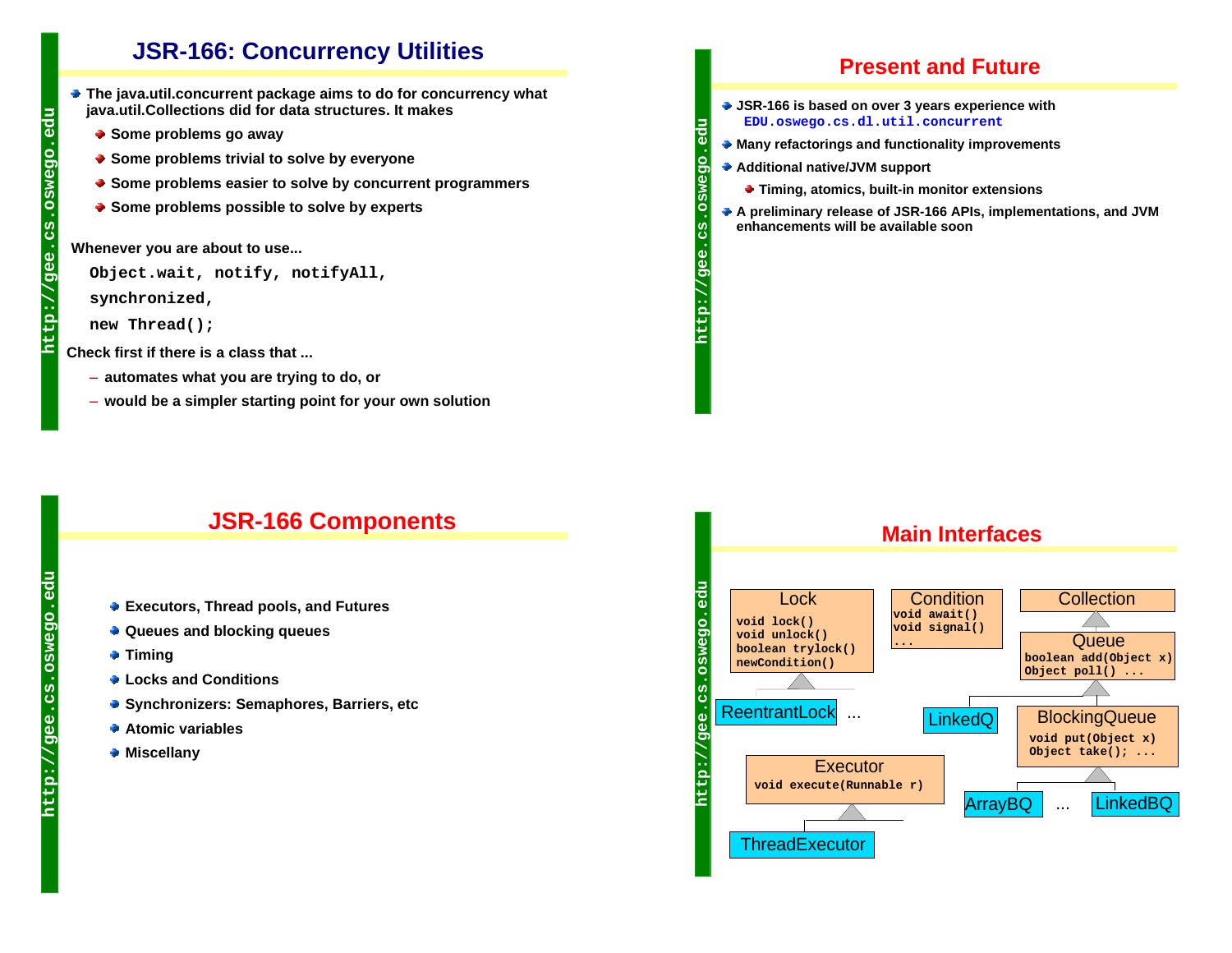#### **Executors**

- **Standardize asynchronous invocation**
	- **use anExecutor.execute(aRunnable)**
	- **not new Thread(aRunnable).start()**
- **Two styles supported:** 
	- **Actions: Runnables**
	- **Functions (indirectly): Callables**
	- **Also cancellation and shutdown support**
- **Most access via Executors utility class**
	- **Configures very flexible ThreadExecutor**
	- **Also ScheduledExecutor for time-delayed tasks**

#### **Thread Pools in Service Designs**



## **Thread Pool Example**

```
 class WebService { 
  public static void main(String[] args) {
    Executor pool =
       Executors.newFixedThreadPool(7);
     ServerSocket socket = new ServerSocket(999);
     for (;;) {
       final Socket connection = socket.accept();
      pool.execute(new Runnable() {
         public void run() {
           new Handler().process(connection);
       }});
 }
 }
}
```
### **Thread Pools**

- **ThreadExecutors can vary in:**
	- **The kind of task queue**
	- **Maximum and minimum number of threads**
	- ◆ Shutdown policy

**http://gee.cs.oswego.edu**

မ္ပ

- **Immediate, wait for current tasks**
- **Keep-alive interval until idle threads die** 
	- **To be later replaced by new ones if necessary**
- **Before/after methods around tasks**
- **Factory methods package some common settings**
	- **newSingleThreadExecutor()**
	- **newFixedThreadPool(int nthreads)**
	- **newCachedThreadPool()**
		- **Reuses threads when available, else constructs**

F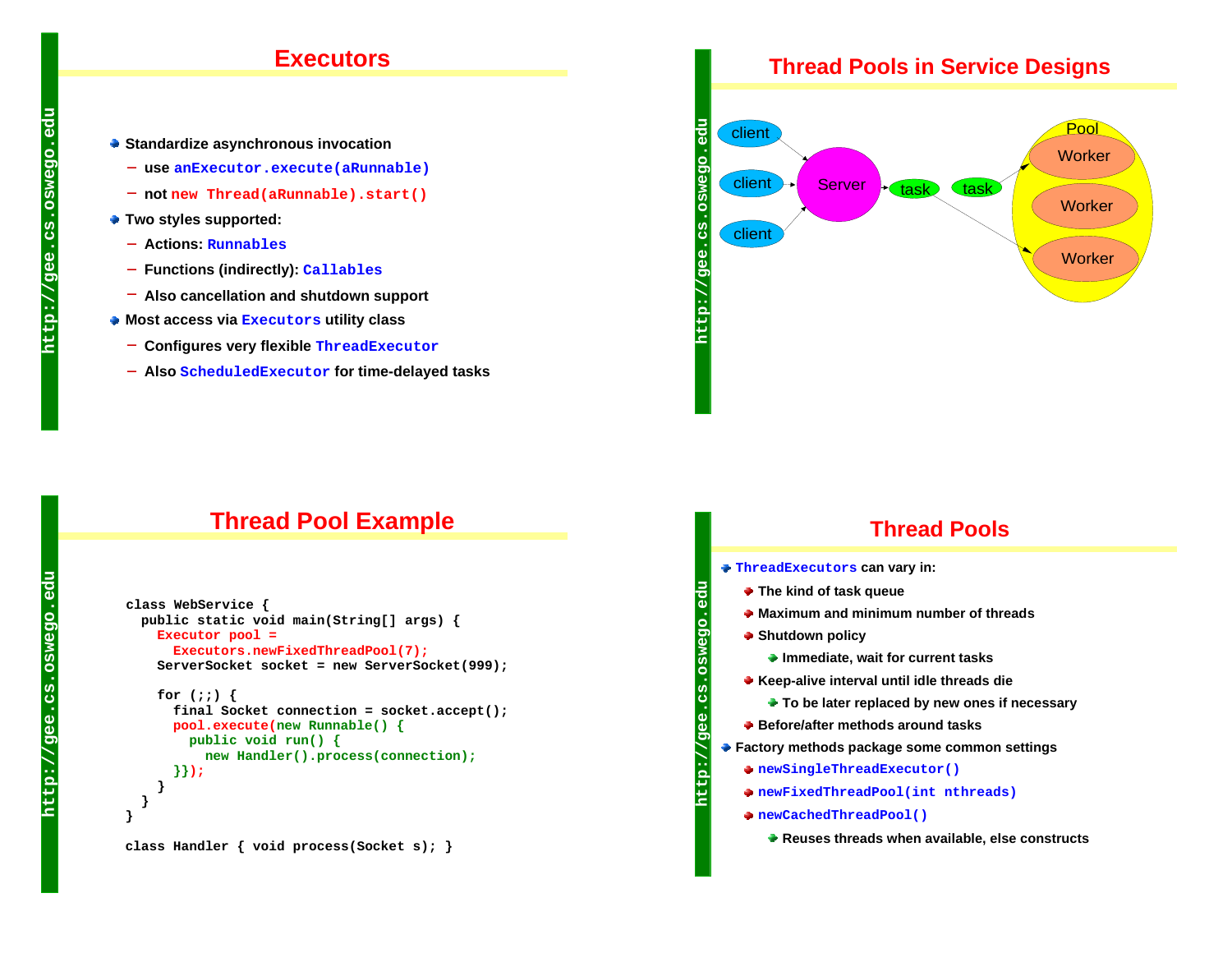#### **Futures and Callables**

**Callable is functional analog of Runnable**

```
 interface Callable<V> {
   V call() throws Exception;
 }
```
- **Normally implement with an inner class that supplies arguments to the function**
- **Future holds result of asynchronous call, normally to a Callable**

```
interface Future<V> {
```
 **V get() throws InterruptedException, ExecutionException; // plus timeout versions and misc**

```
Queues
```

```
Queue interface added to java.util
```

```
 interface Queue<E> extends Collection<E>{
   boolean add(E x);
   E poll();
   E remove() throws NoSuchElem...;
   E peek();
   E element() throws NoSuchEle..;
```

```
 }
```
 **}**

- **Retrofit (non-thread-safe) java.util.LinkedList to implement**
- **Add (non-thread-safe) java.util.PriorityQueue**
- **Fast thread-safe non-blocking java.util.concurrent.LinkedQueue**

### **Futures Example**

```
 class ImageRenderer { Image render(byte[] raw); }
class App { // ...
   Executor executor = ...; // any executor
    ImageRenderer renderer = new ImageRenderer();
    public void display(final byte[] rawimage) {
      try {
       Future<Image> image = Executors.invoke(executor,
         new Callable<Image>(){
            public Image call() { 
              return renderer.render(rawImage); 
        }});
        drawBorders(); // do other things ... 
        drawCaption(); // ... while executing
       drawImage(image.get()); // use future
      }
      catch (Exception ex) { 
       cleanup(); 
        return; 
      }
} }
```
**http://gee.cs.oswego.edu**

 $1/9e$ 

**http://gee.cs.oswego.edu**

 $\overline{9}$ 

http

Ö

#### **Blocking Queues**

**interface BlockingQueue<E> extends Queue<E> { void put(E x) throws IE; boolean offer(E x, long time,TimeUnit unit) throws InterruptedException; E take() throws InterruptedException; E poll(long timeout, TimeUnit unit) throwsInterruptedException; } Common in producer-consumer designs Some first-rate implementations LinkedBlockingQueue, PriorityBlockingQueue, ArrayBlockingQueue, and SynchronousQueue**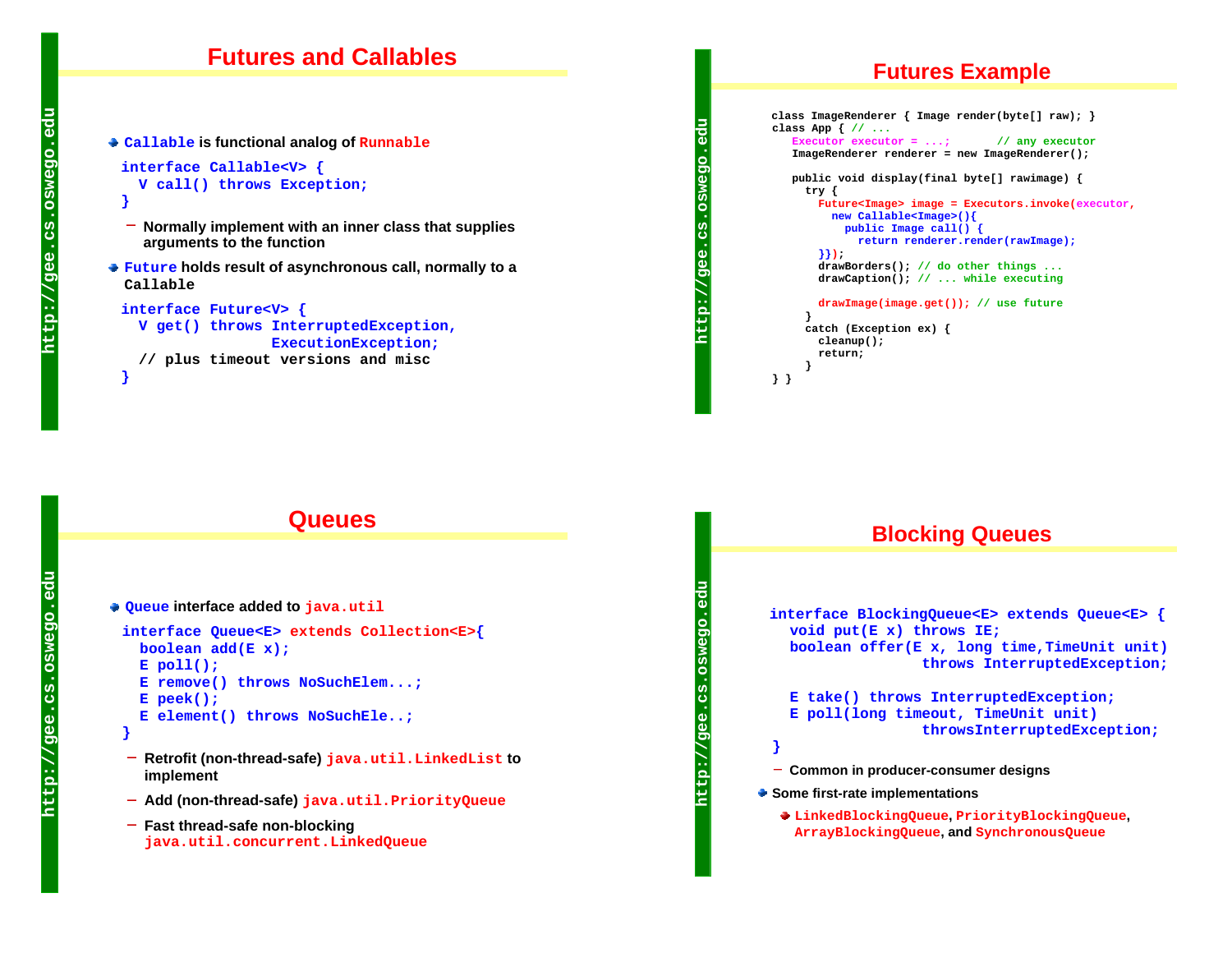## **Blocking Queue Example**



#### **TimeUnits**

**Standardize time usage across APIs, without forcing use of inappropriate units**

**SECONDS, MILLISECONDS, MICROSECONDS, NANOSECONDS**

- **x = queue.poll(3, TimeUnit.SECONDS)**
- **TimeUnit class also supplies conversions and other timebased utilities**
- **Provides high resolution timing support**
	- **static long nanoTime()**
	- **Value is unrelated to java.util.Date, System.currentTimeMillis etc**

#### **Locks**

```
Flexibility at expense of verbosity
   lock.lock();
   try { 
      action(); 
 }
   finally { 
     lock.unlock(); 
    }
```
- **Overcomes limitations of synchronized**
	- **Doesn't force block structured locking/unlocking**
	- **Allow interruptible lock acquisition and "try lock"**
	- **Can define customized implementations**

**}**

**http://gee.cs.oswego.edu**

 $\tilde{\varrho}$ 

**http://gee.cs.oswego.edu**

შ<br>ა

# **Lock API**

#### **interface Lock { void lock(); void lockInterruptibly() throws IE; boolean trylock(); boolean trylock(long timeout, TimeUnit unit)throws IE; void unlock(); Condition newCondition();**

- **Concrete ReentrantLock implementation**
	- **Fast, scalable with synchronized block semantics, and additional query methods**
	- **Also FairReentrantLock subclass with slower but more predictable first-in-first-out arbitration**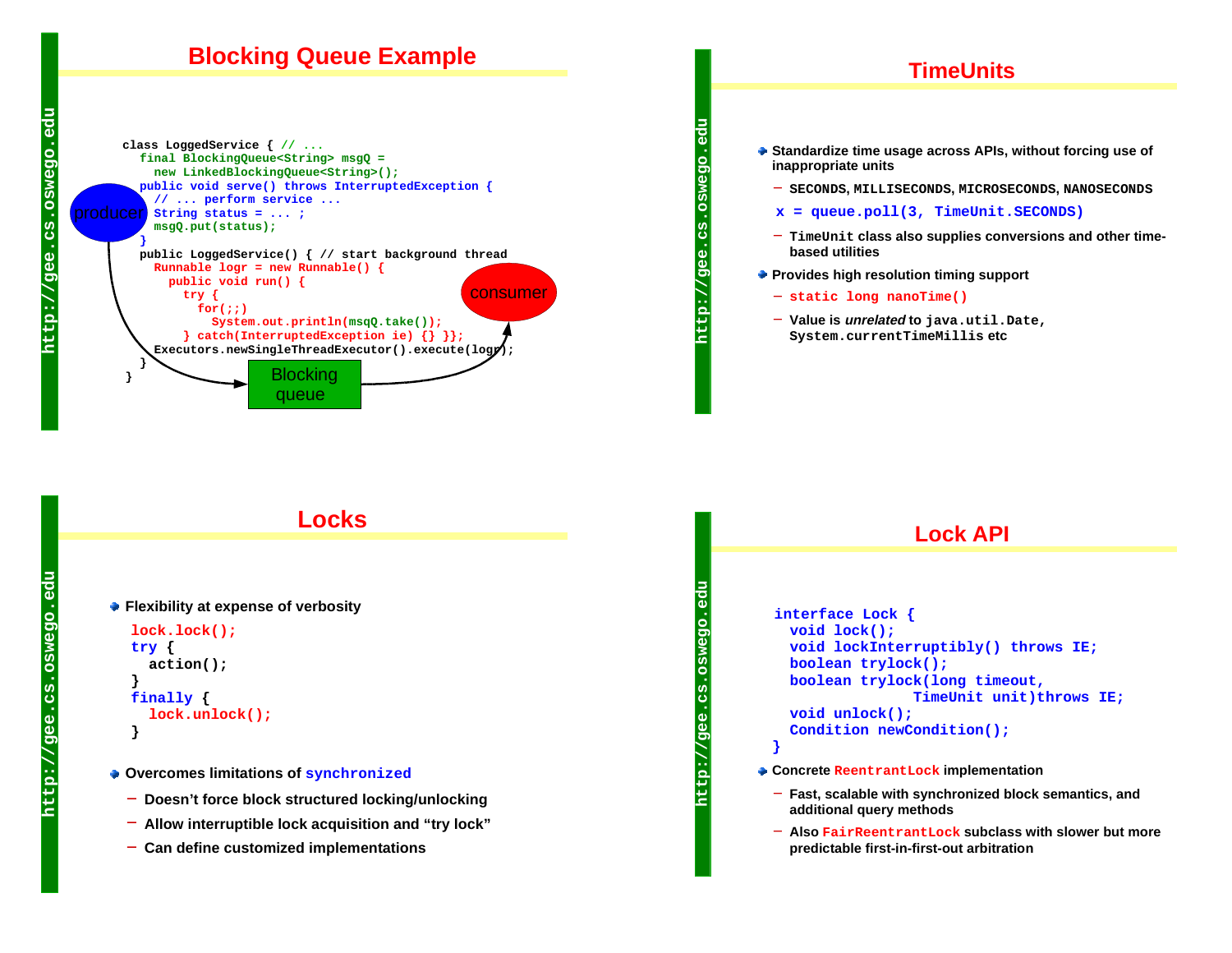### **Lock Example**

```
 class ParticleUsingLock {
   private int x, y;
   private final Random rng = new Random();
  private final Lock lock = new ReentrantLock();
   public void move() throws InterruptedException {
    lock.lockInterruptibly(); // allow cancellation
    try {
      x += rng.nextInt(3) - 1; 
      y += rng.nextInt(3) – 1; 
 }
    finally { lock.unlock(); }
   }
   public void draw(Graphics g) {
    int lx, ly;
    lock.lock(); // no interrupts – AWT Event Thread
    try { 
     lx = x; 1y = y; }
    finally { lock.unlock(); }
     g.drawRect(lx, ly, 10, 10); 
   } } }
```
#### **Read-Write Locks**

**interface ReadWriteLock { Lock readLock(); Lock writeLock(); }**

- **A pair of locks for enforcing multiple-reader, single-writer access**
	- **Each used in the same way as ordinary locks**
- Concrete **ReentrantReadWriteLock**
	- **Almost always the best choice for apps**
	- **Each lock acts like a reentrant lock**
	- **Write lock can "downgrade" to read lock (not vice-versa)**

## **Conditions**

```
interface Condition {
  void await() throws IE;
  void awaitUninterruptibly();
  long awaitNanos(long nanos) throws IE;
  boolean awaitUntil(Date deadline) throws IE;
  void signal();
  void signalAll();
}
```
- 
- **Allows more than one wait condition per object**
	- **Even for built-in locks, via Locks utility class**
- **Allows much simpler implementation of some classic concurrent designs**

```
http://gee.cs.oswego.edu
 Ö
 SP
 \overline{9}e
http:
```
**} }**

**http://gee.cs.oswego.edu**

 $1/9e$ 

€

O

### **Bounded Buffers using Conditions**

```
class BoundedBuffer {
 Lock lock = new ReentrantLock();
 Condition notFull = lock.newCondition();
 Condition notEmpty = lock.newCondition();
  Object[] items = new Object[100];
  int putptr, takeptr, count;
  public void put(Object x)throws IE {
   lock.lock(); try {
     while (count == items.length)notFull.await();
      items[putptr] = x; 
      if (++putptr == items.length) putptr = 0;
      ++count;
     notEmpty.signal();
   } finally { lock.unlock(); }
 }
  public Object take() throws IE {
   lock.lock(); try {
     while (count == 0) notEmpty.await();
      Object x = items[takeptr]; 
      if (++takeptr == items.length) takeptr = 0;
      --count;
     notFull.signal();
      return x; 
   } finally { lock.unlock(); }
```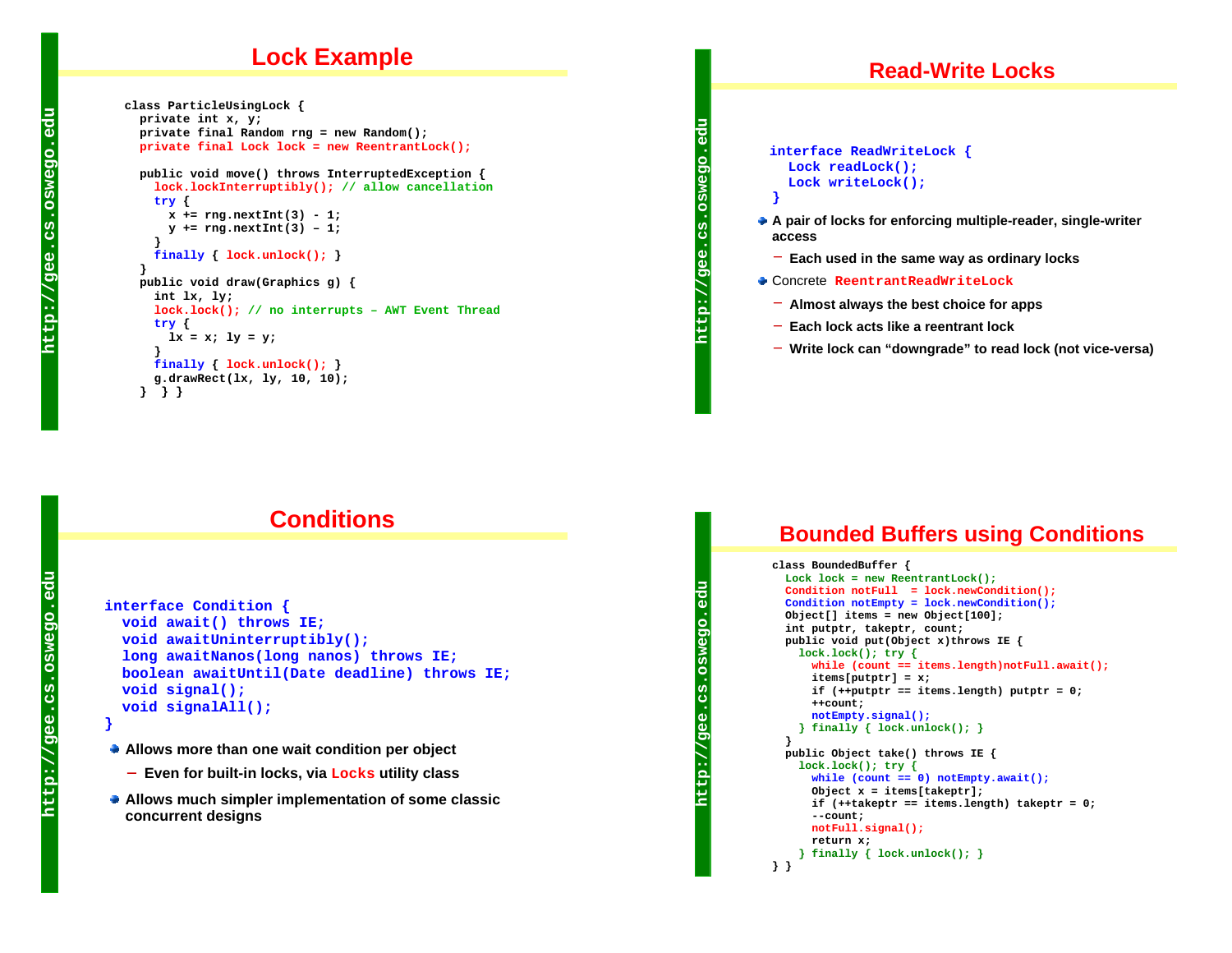## **Synchronizers**

- **A small collection of small classes that:**
	- **Provide good solutions to common special-purpose synchronization problems**
	- **Provide better ways of thinking about designs** 
		- **But worse ways when they don't naturally apply!**
	- **Can be tricky or tedious to write yourself**
- **Semaphore, FairSemaphore**
- **CountDownLatch**
- **CyclicBarrier**
- **Exchanger**

#### **Semaphores**

- **Semaphores can be seen as permit holders**
	- **Create with initial number of permits**
	- **acquire takes a permit, waiting if necessary**
	- **release adds a permit**

**http://gee.cs.oswego.edu**

 $\overline{9}$ e

**}**

- **But no actual permits change hands.**
	- **Semaphore just maintains the current count.**
- **Can use for both "locking" and "synchronizing"**
	- **With initial permits=1, can serve as a lock**
	- **Useful in buffers, resource controllers**
	- **Use in designs prone to missed signals** 
		- **Semaphores "remember" past signals**

### **Semaphores in Resource Pools**

```
 class ResourcePool {
  FairSemaphore available = 
     new FairSemaphore(N);
   Object[] items = ... ;
   public Object getItem() throws IE { 
     available.acquire();
     return nextAvailable();
   }
   public void returnItem(Object x) { 
      if (unmark(x))
      available.release();
 }
  synchronized Object nextAvailable();
  synchronized boolean unmark(Object x);
```
#### **CountDownLatch Example**

```
class Driver { // ...
     void main(int N) throws InterruptedException {
http://gee.cs.oswego.edu
      final CountDownLatch startSignal = new CountDownLatch(1);
       final CountDownLatch doneSignal = new CountDownLatch(N);
       for (int i = 0; i < N; ++i) // Make threads
          new Thread() {
            public void run() {
              try {
                 startSignal.wait();
                 doWork();
                doneSignal.countDown(); 
    }
              catch(InterruptedException ie) {}
            }}.start();
http:
       initialize(); 
       startSignal.countDown(); // Let all threads proceed
       doSomethingElse();
       doneSignal.await(); // Wait for all to complete
        cleanup();
     }
```
**}**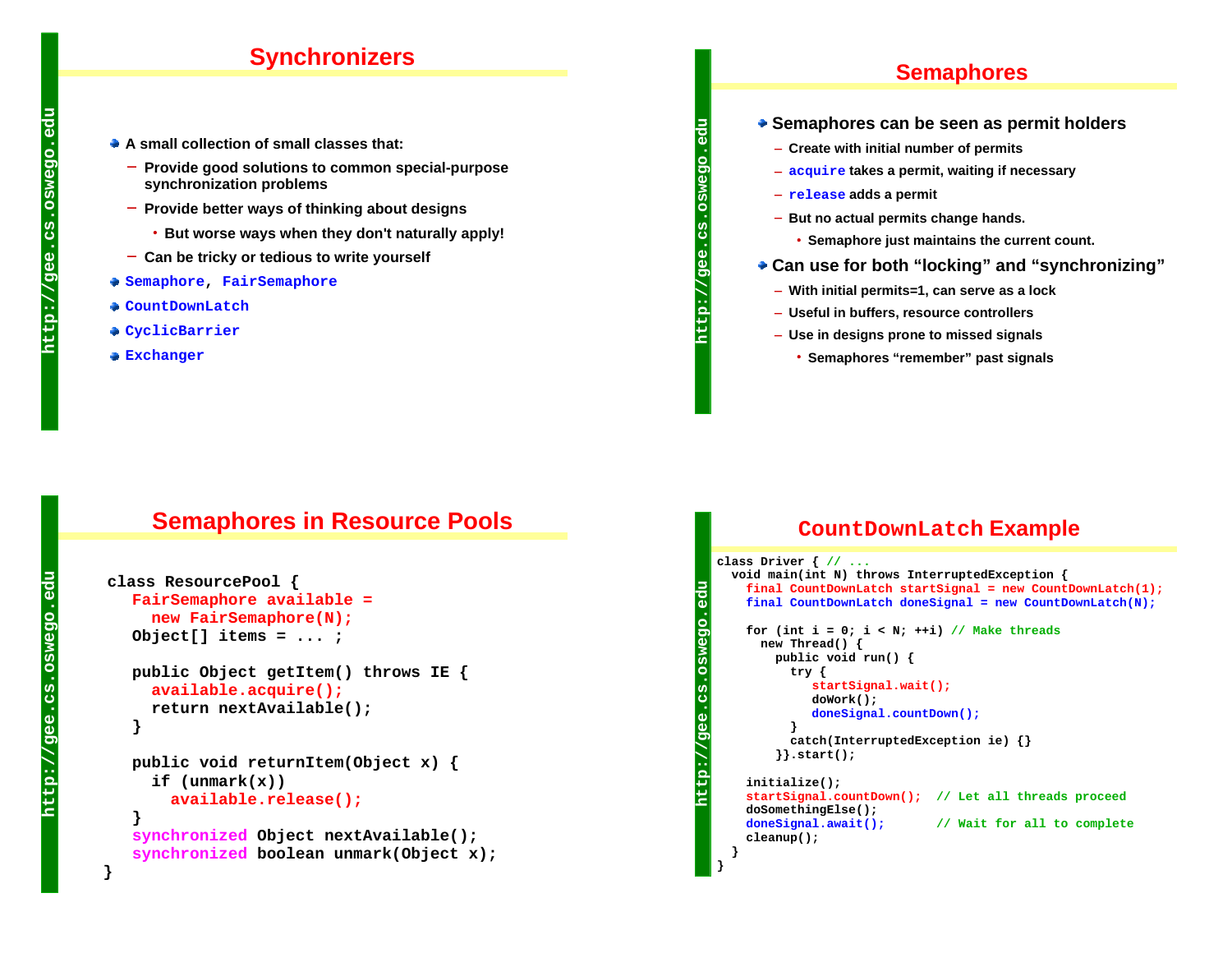#### **CyclicBarrier Example**

```
class Solver { // Code sketch
  void solve(final Problem p, int nThreads) {
   final CyclicBarrier barrier = new CyclicBarrier(nThreads,
      new Runnable() {
        public void run() { p.checkConvergence(); }}
   );
   for (int i = 0; i < nThreads; ++i) {
      final int id = i;
     Runnable worker = new Runnable() {
        final Segment segment = p.createSegment(id);
        public void run() {
          try {
            while (!p.converged()) {
              segment.update();
             barrier.await();
 }
 }
          catch(Exception e) { return; }
        }
      };
      new Thread(worker).start();
```
## **Atomics**

**j.u.c.atomic contains classes representing scalars supporting "CAS"**

**boolean compareAndSet(expectedV, newV)**

- **Atomically set to newV if holding expectedV**
- **Always used in a loop**
- **Essential for writing efficient code on MPs**
	- **Nonblocking data structures, optimistic algorithms, reducing overhead and contention when updates center on a single field**
- **JVMs use best construct available on platform**
	- **Compare-and-swap, Load-linked/Store-conditional, Locks**
- **j.u.c.a also supplies reflection-based classes that allow CAS on given volatile fields of other classes**

#### **Exchanger Example**

```
class FillAndEmpty {
 Exchanger ex = new Exchanger();
  Buffer initialEmptyBuffer = ... // a made-up type
  Buffer initialFullBuffer = ...;
 class FillingLoop implements Runnable {
    public void run() {
      Buffer b = initialEmptyBuffer;
      try {
        while (b != null) {
           addToBuffer(b);
          if (b, full()) b = (Buffer)(ex, exchange(b)); } } catch(...) ... } 
  }
 class EmptyingLoop implements Runnable {
    public void run() {
      Buffer b = initialFullBuffer;
      try {
        while (b != null) {
           takeFromBuffer(b);
           if (b.empty()) b = (Buffer)(ex.exchange(b));
        } } catch(...) ... } 
    }
```
**http://gee.cs.oswego.edu**

္ပြီ

**http://gee.cs.oswego.edu**

http

#### **Atomic Variable Example**

```
 class Random { // snippets
  private AtomicLong seed;
   Random(long s) { 
     seed = new AtomicLong(s); }
   long next(){
     for(i; j) {
        long s = seed.get();
        long nexts = s * ... + ...;
        if (seed.compareAndSet(s,nexts))
          return s;
      }
   } 
}
  Faster and less contention in programs with a single 
  Random accessed by many threads
```
**http://gee.cs.oswego.edu**

 $\frac{1}{2}$ 

윤

OSW  $\Omega$  $\overline{O}$  $\mathbf{0}$ 

> **} }**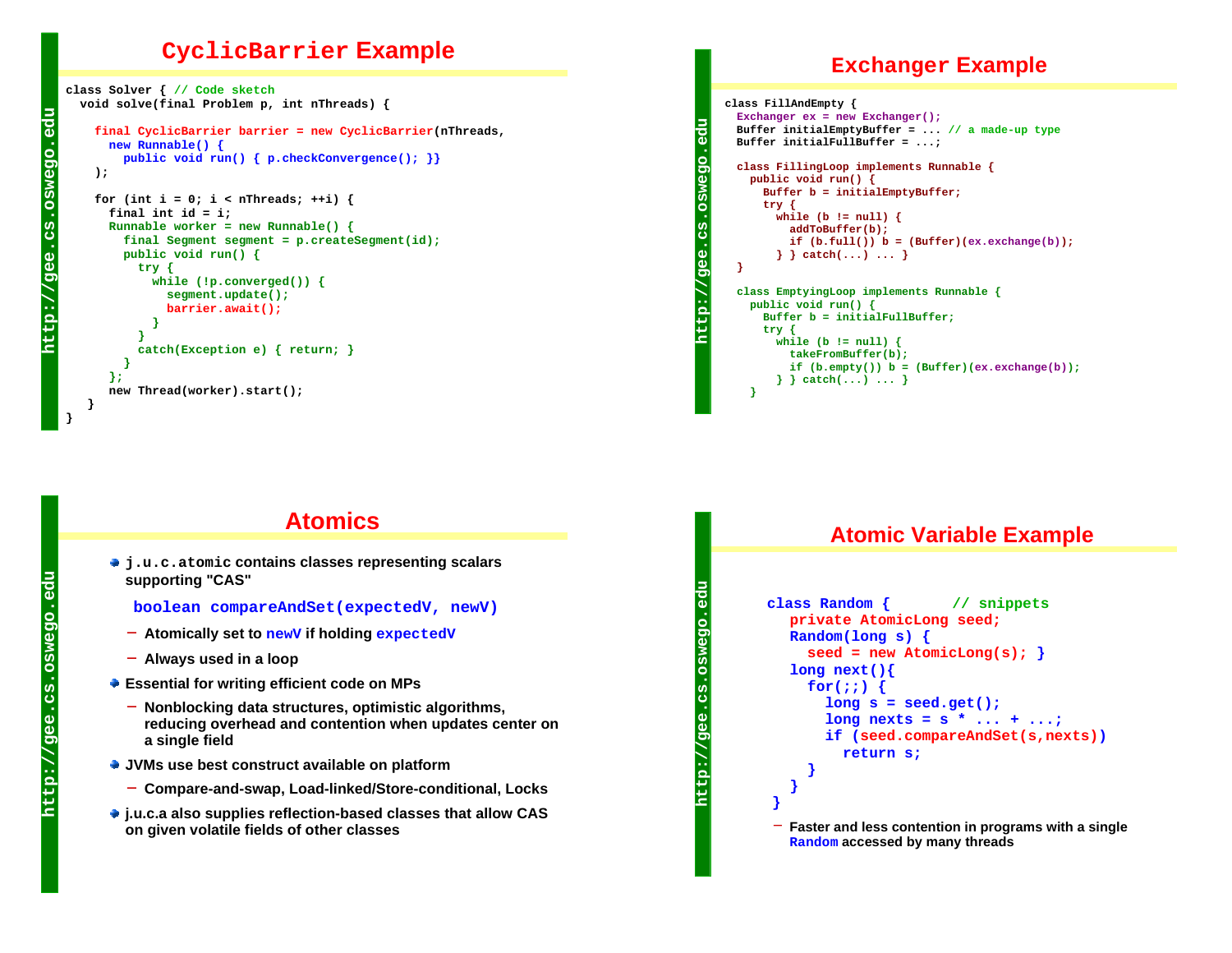## **Optimistic Linked Lists**

```
class OptimisticLinkedList { // incomplete
  static class Node {
    volatile Object item;
    final AtomicReference<Node> next;
     Node(Object x, Node n) { 
      item = x; next = new AtomicReference(n); }
  final AtomicReference head = new AtomicReference(null);
   public void prepend(Object x) {
     if (x == null) throw new IllegalArgumentException();
     for(;;) {
       Node h = head.get();
        if (head.compareAndSet(h, new Node(x, h)) return; 
 }
   }
  public boolean search(Object x) {
    Node p = head.get();
    while (p := null \& x := null \& y \cdot p \cdot \text{item}.equals(x))p = p.next.get();
     return p != null && x != null;
 } 
                   } // remove(x) is much harder!
```
#### **Other JSR-166 Features**

- **Customizable per-Thread UncaughtExceptionHandlers**
- **Concurrent Collection implementations**
	- **ConcurrentHashMap, CopyOnWriteArrayList**
	- **Improvements to existing thread-safe collections in part based on JSR-133 Memory Model rules**
- **ThreadLocal.remove**

**http://gee.cs.oswego.edu**

 $\sqrt{a}$ 

**Helps avoid resource exhaustion**

## **JSR-133: Fixing the Memory Model**

- **A memory model specifies how threads and objects interact**
	- **Atomicity**

**http://gee.cs.oswego.edu**

م<br>تا

 $\circ$  $\Omega$  $\overline{O}$ 

- **Locking to obtain mutual exclusion for field updates**
- **Visibility**
	- **Ensuring that changes made in one thread are seen in other threads**
- **Ordering**

**http://gee.cs.oswego.edu**

gee.

<u>ttp:</u> Ŀ

**g** 

**OSW** 

- **Ensuring that you aren't surprised by the order in which statements are executed**
- **Original JLS spec was broken and impossible to understand**
	- **Included unwanted constraints on compilers and JVMs, omissions, inconsistencies**
- **JSR-133 still officially "in progress" but Sun JDKs conform to main rules as of 1.4.0**
	- **The basic rules are easy. The more formal spec is not.**